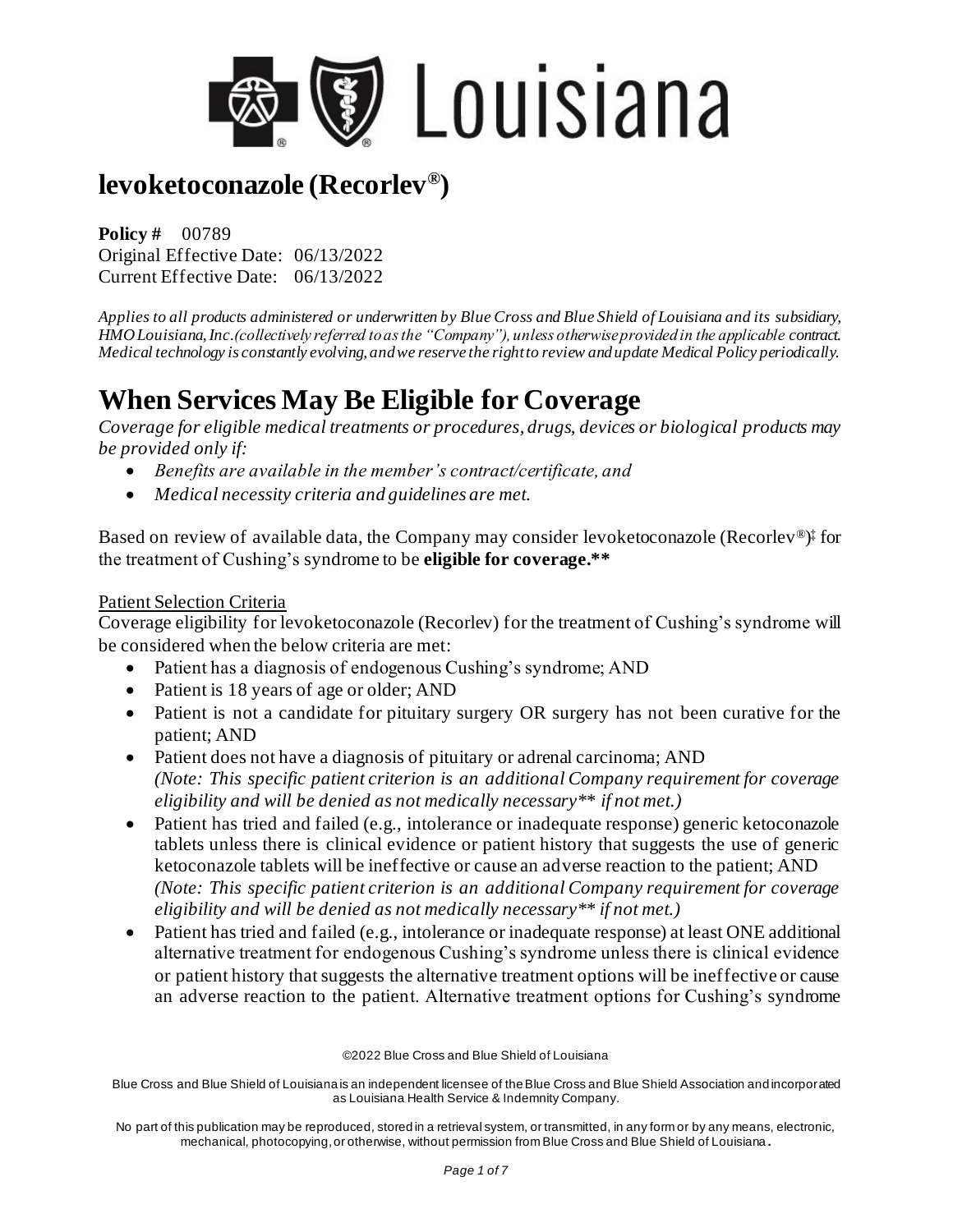

Policy # 00789 Original Effective Date: 06/13/2022 Current Effective Date: 06/13/2022

> include pasireotide (Signifor®)<sup>‡</sup>, generic cabergoline, metyrapone (Metopirone®)<sup>‡</sup>, or mitotane (Lysodren®) ‡ .

> *(Note: This specific patient criterion is an additional Company requirement for coverage eligibility and will be denied as not medically necessary\*\* if not met.)*

## **When Services Are Considered Not Medically Necessary**

Based on review of available data, the Company considers the use of levoketoconazole (Recorlev) for the treatment of patients with a diagnosis of pituitary or adrenal carcinoma or who have not tried and failed BOTH the generic ketoconazole tablets AND at least one additional alternative treatment to be **not medically necessary.\*\***

## **When Services Are Considered Investigational**

*Coverage is not available for investigational medical treatments or procedures, drugs, devices or biological products.*

Based on review of available data, the Company considers the use of levoketoconazole (Recorlev) when patient selection criteria are not met (except those denoted above as **not medically necessary\*\***) to be **investigational.\***

#### **Background/Overview**

Recorley contains the active ingredient levoketoconazole which is the 2S, 4R-enantiomer of racemic ketoconazole. It was approved by the Food and Drug Administration (FDA) via the 505(b)(2) pathway relying on safety and efficacy information with racemic ketoconazole to support approval. Recorlev is indicated for the treatment of endogenous hypercortisolemia in adults with Cushing's syndrome for whom surgery is not an option or has not been curative. The recommended dose is 150 mg orally twice daily with or without food that may be increased to 1200 mg per day depending on response. Racemic ketoconazole has been used off-label for this indication and is mentioned in the clinical practice guidelines, but its use is limited by hepatotoxicity and drug interactions. It should be noted that Recorlev also has black box warnings and contraindications pertaining to hepatotoxicity and QT prolongation. Additionally, concomitant use of Recorlev with sensitive CYP3A4 or CYP3A4 and P-gp substrate drugs is contraindicated.

©2022 Blue Cross and Blue Shield of Louisiana

Blue Cross and Blue Shield of Louisiana is an independent licensee of the Blue Cross and Blue Shield Association and incorporated as Louisiana Health Service & Indemnity Company.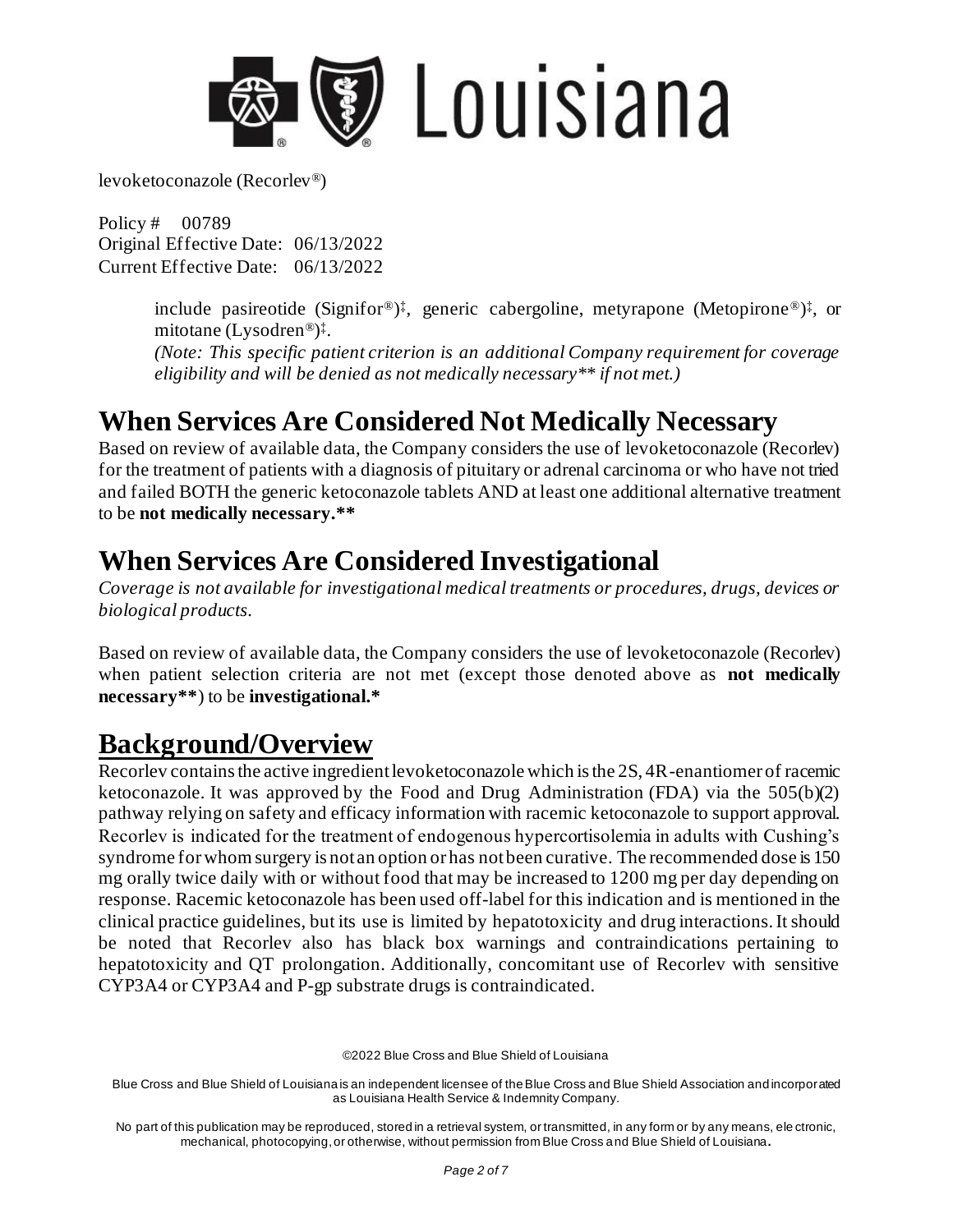

Policy # 00789 Original Effective Date: 06/13/2022 Current Effective Date: 06/13/2022

Endogenous Cushing's syndrome is a rare heterogenous disorder that leads to cortisol excess. Patients with Cushing's exhibit a variety of signs and symptoms such as high blood pressure, loss of libido, diabetes, weight gain, acne, moon face, truncal obesity, and slender extremities. Goals of treatment include normalizing the cortisol excess, avoiding and reversing the clinical features, and controlling the disease long term. Medications available that have the ability to inhibit adrenocortical steroidogenesis include ketoconazole, metyrapone (Metopirone), mitotane (Lysodren), and etomidate. Cushing's disease is a subset of Cushing's syndrome caused by an adrenocorticotropic hormone (ACTH)-dependent pituitary adenoma. Treatment options for Cushing's disease include the previously mentioned steroidogenesis inhibitors as well as the pituitary directed agen ts cabergoline and pasireotide (Signifor).

The 2015 Endocrine Society Guidelines recommend surgery as the first line of therapy for the treatment of endogenous Cushing's syndrome. For patients who cannot undergo surgery or for whom surgery is unsuccessful, there are several medication options. The guidelines note that most medical agents are supported by a low level of evidence, but recommend drugs from three classes for patients who fail surgery: 1) Steroidogenesis inhibitors such as ketoconazole or metyrapone, 2) pituitary drugs such as cabergoline and pasireotide, and 3) the GR-II antagonist, mifepristone. Each of these classes have specific risks and benefits that depend on patient characteristics.

## **FDA or Other Governmental Regulatory Approval**

#### **U.S. Food and Drug Administration (FDA)**

Recorlev was approved in December 2021 for the treatment of endogenous hypercortisolemia in adult patients with Cushing's syndrome for whom surgery is not an option or has not been curative.

#### **Rationale/Source**

This medical policy was developed through consideration of peer-reviewed medical literature generally recognized by the relevant medical community, U.S. Food and Drug Administration approval status, nationally accepted standards of medical practice and accepted standards of medical practice in this community, technology evaluation centers, reference to federal regulations, other plan medical policies, and accredited national guidelines.

The effectiveness of Recorlev in patients with Cushing's syndrome was evaluated in two studies, Study 1 and Study 2.

©2022 Blue Cross and Blue Shield of Louisiana

Blue Cross and Blue Shield of Louisiana is an independent licensee of the Blue Cross and Blue Shield Association and incorporated as Louisiana Health Service & Indemnity Company.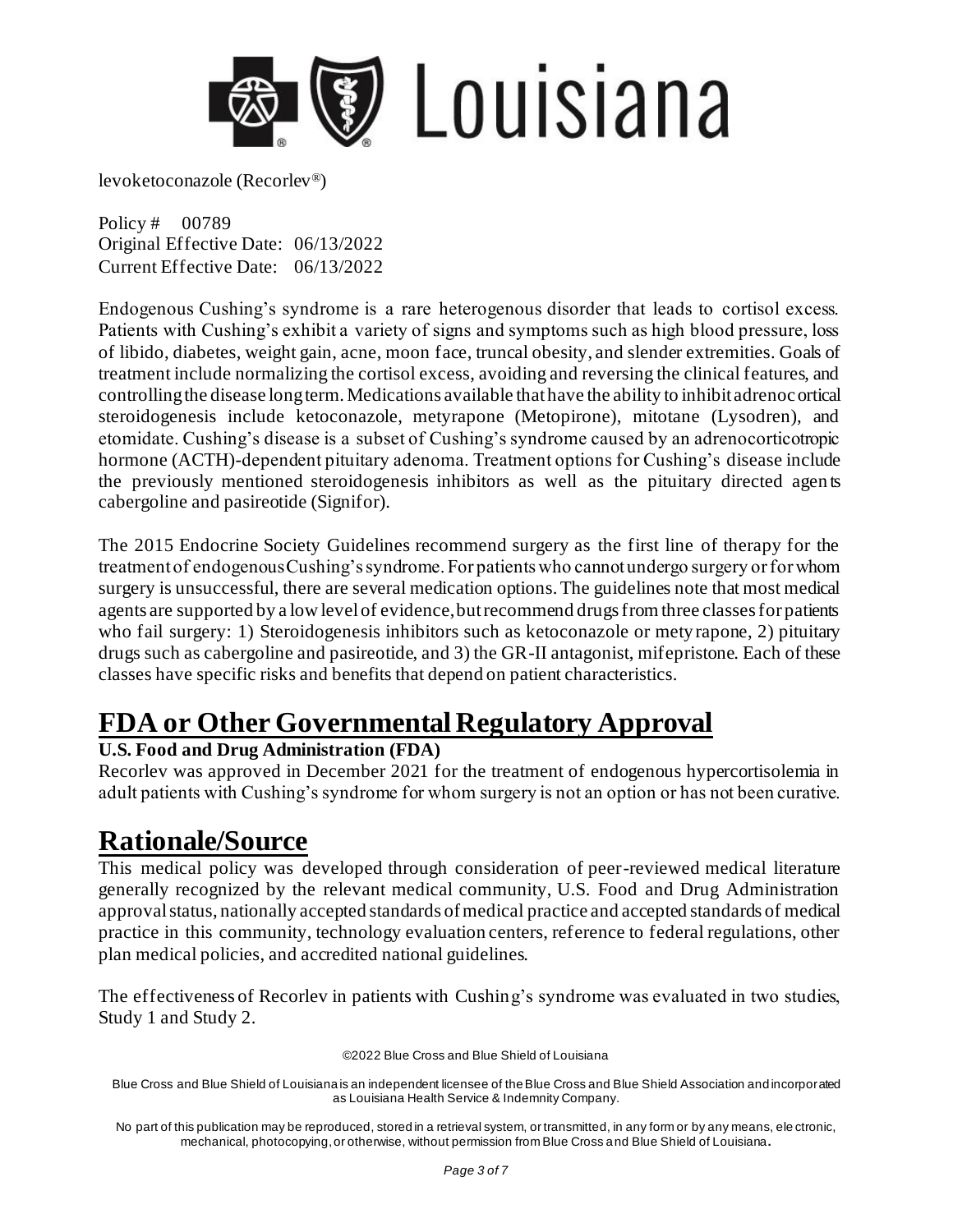

Policy # 00789 Original Effective Date: 06/13/2022 Current Effective Date: 06/13/2022

Study 1 consisted of an open-label dose titration and maintenance phase of up to 19 weeks duration, followed by an 8-week double-blind, placebo-controlled, randomized withdrawal phase. This study enrolled 84 patients with Cushing's syndrome and persistent or recurrent disease despite surgery as well as previously medically treated patients and previously untreated patients. The majority (83%) of these had Cushing's disease. Patients with pituitary or adrenal carcinoma were excluded. Persistence or recurrence of Cushing's syndrome was evidenced by the mean of three 24-hour urine free cortisol (UFC) levels >1.5 times the upper limit of normal (normal range: 11 to 138 nmol/day or 4 to 50 micrograms/day). For the 79 patients who underwent dose titration, the mean UFC at study baseline was 785 nmol/day, which corresponds to approximately 6 times the upper limit of normal. In the dose titration and maintenancephase, patients were started on 150 mg of Recorlev orally twice daily. The dose could be titrated in 150-mg increments at 2-week intervals to a maximum of 600 mg twice daily to achieve mean of four 24 hour UFC (mUFC) levels within the normal range. The dose was increased if mUFC was above the upper limit of normal and was reduced based on individual tolerability. Patients who achieved a stable therapeutic dose for 4 weeks and achieved a normal mUFC at the end of the dose titration and maintenance phase were eligible for the randomized withdrawal phase. In the randomized withdrawal phase, 44 patients were randomized in a 1:1 ratio to either continue Recorlev or receive matched placebo for approximately 2 months or until early rescue was necessary. The key secondary efficacy endpoint was the proportion of patients with mUFC normalization, defined as a patient with mUFC at or below the upper limit of normal at the end of randomized withdrawal phase without meeting a requirement for early rescue during the randomized withdrawal phase. Among the 39 patients who had normal mUFC at the randomized withdrawal phase baseline, 21 were randomized to the Recorlev group and 18 to the placebo group. The number and percent of patients who had normal mUFC at the end of the randomized withdrawal phase was 11/21 (52.4%) in the Recorlev group and 1/18 (5.6%) in the placebo group, and the treatment difference (CI) was 46.8% (16.5%, 70.2%).

Study 2 was a multicenter, single-arm, open-label study that consisted of 3 study phases (dose titration, maintenance, and extended evaluation) for a total estimated treatment duration of up to 73 weeks. This study enrolled 94 Cushing's syndrome patients naïve to treatment with Recorlev with persistent or recurrent disease despite surgery, previously medically treated patients, and previously untreated patients. For the majority (95%) of patients, the etiology of Cushing's syndrome was benign pituitary adenoma. Patients with pituitary or adrenal carcinoma were excluded. Persistence or recurrence of Cushing's syndrome was evidenced by the mUFC levels greater than or equal to 1.5 times the upper limit of normal. The mean of the mUFC at baseline was 243 micrograms/day,

<sup>©2022</sup> Blue Cross and Blue Shield of Louisiana

Blue Cross and Blue Shield of Louisiana is an independent licensee of the Blue Cross and Blue Shield Association and incorporated as Louisiana Health Service & Indemnity Company.

No part of this publication may be reproduced, stored in a retrieval system, or transmitted, in any form or by any means, ele ctronic, mechanical, photocopying, or otherwise, without permission from Blue Cross and Blue Shield of Louisiana**.**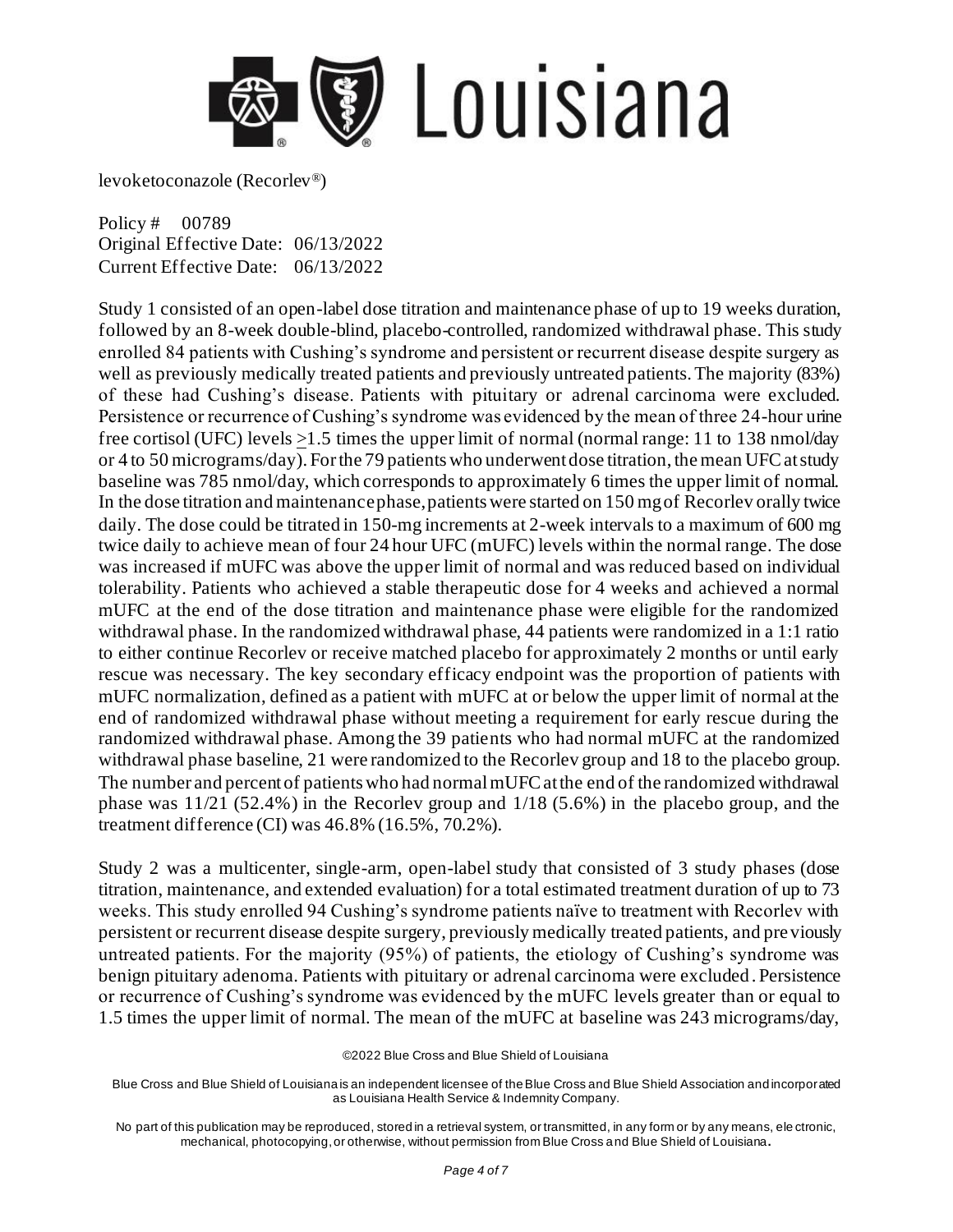

Policy # 00789 Original Effective Date: 06/13/2022 Current Effective Date: 06/13/2022

which corresponds to approximately 5 times the upper limit of normal. In the dose titration phase, 94 patients received a starting dose of 150 mg Recorlev orally twice daily that was titrated approximately every 2 to 3 weeks if mUFC was above the upper limit of normal to a maximum of 600 mg twice daily. Patients who achieved a therapeutic dose were continued to the maintenance phase. Seventy-seven patients who achieved a therapeutic dose entered the maintenance phase and continued treatment with therapeutic dose of Recorlev for 6 months. The dose of Recorlev was allowed to be decreased for safety or tolerability reasons or increased for loss of efficacy. The primary efficacy endpoint was the proportion of patients with normalization of mUFC at the end of the maintenance phase. Normalization of mUFC was defined as mUFC at or below the upper limit of normal based on central laboratory result without requiring a dose increase during the maintenance phase. At the end of the maintenance phase, 29 of 94 patients (30.9%) met the primary endpoint. It should be noted that 51% of patients discontinued treatment prematurely due to adverse reaction, lack of efficacy, or other reasons. The extended evaluation phase of the study included 60 patients who continued treatment with Recorlev for an additional 6 months.

#### **References**

1. Recorlev [package insert]. Xeris Pharmaceuticals, Inc. Chicago, IL. Updated January 2022.

2. Cushing's—Recorlev Prior Authorization Policy. Express Scripts. Updated January 2022.

# **Policy History**

Original Effective Date: 06/13/2022 Current Effective Date: 06/13/2022 05/05/2022 Medical Policy Committee review 05/11/2022 Medical Policy Implementation Committee approval. New policy. Next Scheduled Review Date: 05/2023

\*Investigational – A medical treatment, procedure, drug, device, or biological product is Investigational if the effectiveness has not been clearly tested and it has not been incorporated into standard medical practice. Any determination we make that a medical treatment, procedure, drug, device, or biological product is Investigational will be based on a consideration of the following:

A. Whether the medical treatment, procedure, drug, device, or biological product can be lawfully marketed without approval of the U.S. Food and Drug Administration (FDA) and

©2022 Blue Cross and Blue Shield of Louisiana

Blue Cross and Blue Shield of Louisiana is an independent licensee of the Blue Cross and Blue Shield Association and incorporated as Louisiana Health Service & Indemnity Company.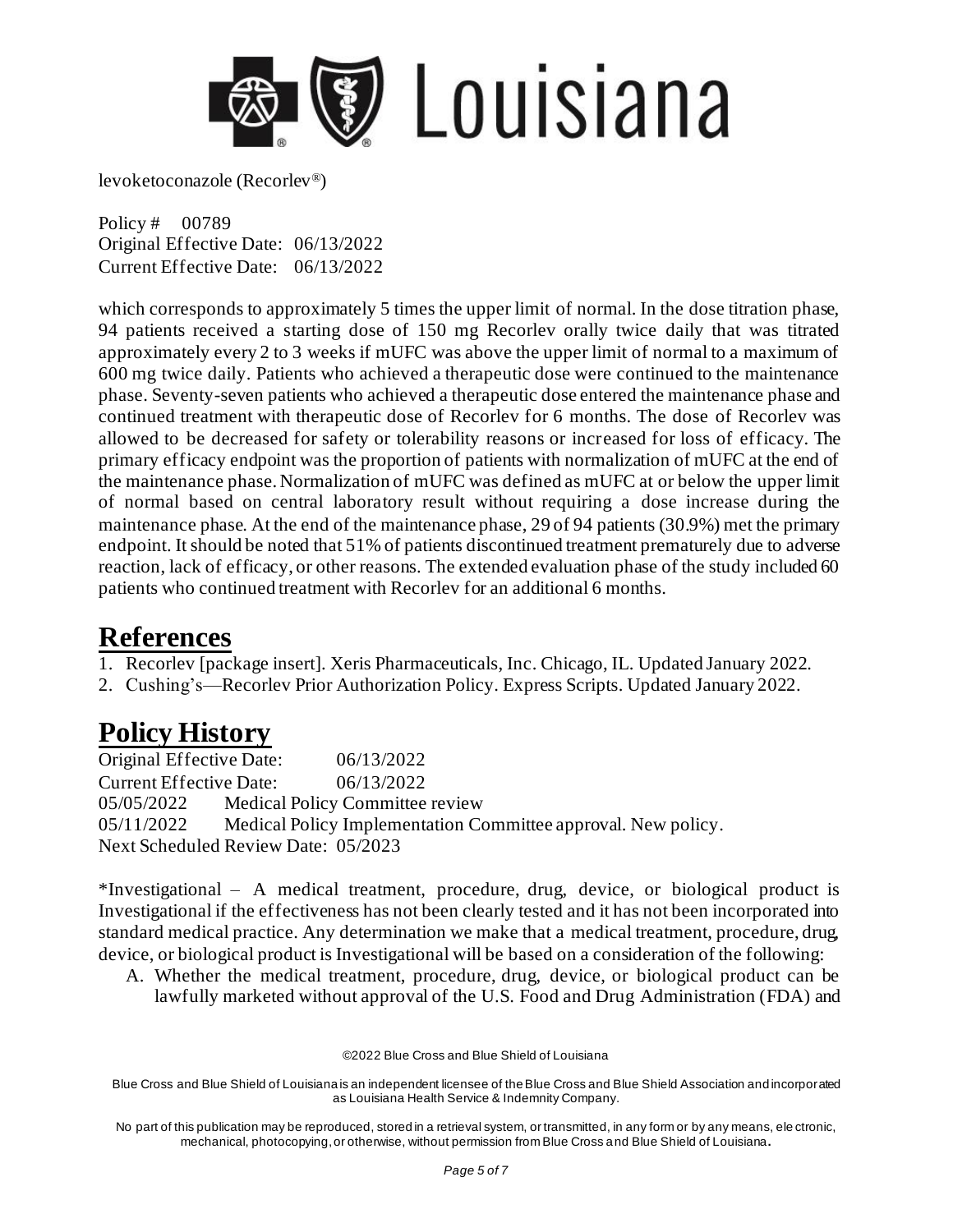

Policy # 00789 Original Effective Date: 06/13/2022 Current Effective Date: 06/13/2022

> whether such approval has been granted at the time the medical treatment, procedure, drug, device, or biological product is sought to be furnished; or

- B. Whether the medical treatment, procedure, drug, device, or biological product requires further studies or clinical trials to determine its maximum tolerated dose, toxicity, safety, effectiveness, or effectiveness as compared with the standard means of treatment or diagnosis, must improve health outcomes, according to the consensus of opinion among experts as shown by reliable evidence, including:
	- 1. Consultation with technology evaluation center(s);
	- 2. Credible scientific evidence published in peer-reviewed medical literature generally recognized by the relevant medical community; or
	- 3. Reference to federal regulations.

\*\*Medically Necessary (or "Medical Necessity") - Health care services, treatment, procedures, equipment, drugs, devices, items or supplies that a Provider, exercising prudent clinical judgment, would provide to a patient for the purpose of preventing, evaluating, diagnosing or treating an illness, injury, disease or its symptoms, and that are:

- A. In accordance with nationally accepted standards of medical practice;
- B. Clinically appropriate, in terms of type, frequency, extent, level of care, site and duration, and considered effective for the patient's illness, injury or disease; and
- C. Not primarily for the personal comfort or convenience of the patient, physician or other health care provider, and not more costly than an alternative service or sequence of services at least as likely to produce equivalent therapeutic or diagnostic results as to the diagnosis or treatment of that patient's illness, injury or disease.

For these purposes, "nationally accepted standards of medical practice" means standards that are based on credible scientific evidence published in peer-reviewed medical literature generally recognized by the relevant medical community, Physician Specialty Society recommendations and the views of Physicians practicing in relevant clinical areas and any other relevant factors.

‡ Indicated trademarks are the registered trademarks of their respective owners.

**NOTICE:** If the Patient's health insurance contract contains language that differs from the BCBSLA Medical Policy definition noted above, the definition in the health insurance contract will be relied upon for specific coverage determinations.

©2022 Blue Cross and Blue Shield of Louisiana

Blue Cross and Blue Shield of Louisiana is an independent licensee of the Blue Cross and Blue Shield Association and incorporated as Louisiana Health Service & Indemnity Company.